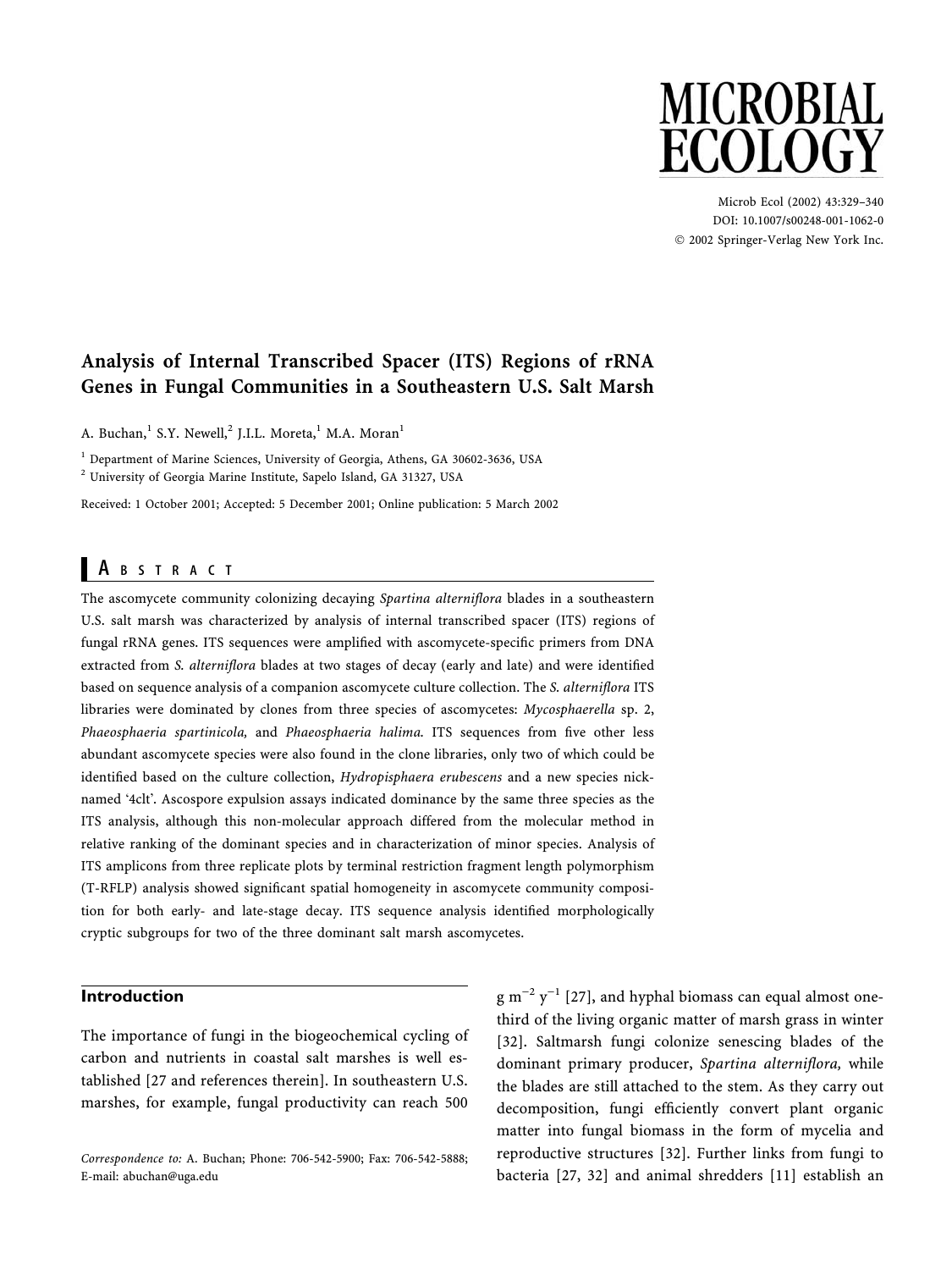

Fig. 1. Primer location for amplification of ascomycete ITS regions, and comparison of sequences of a variable region in ITS1 from (1) a clone from the early decay library (SIF32) that clustered with Mycospharella sp. 2 sequences, (2) Mycospharella sp. 2 Group A strains (SAP152 and SAP153), and (3) Mycospharella sp. 2 Group B strains (SAP133, SAP136 and SAP154). Base pair deletions (.), transitions  $(\star)$  and transversions (||) are indicated.

important detritus-based food web in one of the most productive of marine ecosystems.

The S. alterniflora decay system in southeastern U.S. salt marshes is one of the few natural ecosystems for which fungal community composition is relatively well known. Using direct microscopic observation, several species of ascomycetes have been identified as major decomposers of S. alterniflora blades [27, 28]. The two most regularly recorded species (78% of all ascospores expelled from decaying blades over a 3-year period, and occurrence of ascomata in 66-77% of blades examined) are Phaeosphaeria spartinicola and Mycosphaerella sp. 2 [16], both of which are involved in lysis of lignocellulosic components of the blades [3, 32, 33]. Other ascomycetes, such as Phaeosphaeria halima and Buergenerula spartinae, occur in about 2-40% of blades examined [28]. Species of mitosporic fungi (i.e., species that are probably asexual forms of ascomycetes [1]) have also been observed (e.g., Stagonospora sp. 2; [16]). In the leaf sheaths and true stems of decaying S. alterniflora, distinctly different ascomycetes from those of blades are detectable (e.g., Lachnum spar*tinae* in sheaths) [32].

Based on immunoassay of P. spartinicola biomass, it has been hypothesized that the visually detectable ascomycetes of the S. alterniflora decay system are the only important biomass producers [32]. However, immunoassays can be inaccurate because of a variety of interferences [26], and it is possible that other ascomycete species participate cryptically but substantially in the decay of S. alterniflora blades. Testing this possibility requires use of methods other than direct observation or culturing.

Molecular methods that rely on DNA analysis are now widely available for microbial community analysis. Although used most frequently for bacterial community analysis, molecular methods are equally suited for investigations of fungal ecology [4, 18]. For the saltmarsh community, these methods have the potential to provide a novel perspective on the composition of the fungal community mediating S. alterniflora decomposition and may identify species that have not yet yielded to traditional mycological techniques. Moreover, rapid molecular fingerprinting methods, such as terminal restriction fragment length polymorphism (T-RFLP) analysis, can more readily and fully track fungal community dynamics over time and space than can more time intensive culture- and microscopy-based approaches. When using direct microscopy, for example, species of ascomycetes can be identified only when they exhibit visible reproductive structures.

Previous studies have identified the internal transcribed spacer (ITS) regions of fungal rRNA genes as suitable targets for molecular analysis of fungal communities [4, 8]. The ITS regions are stretches of DNA between the 18S, 5.8S, and 28S rRNA genes (Fig. 1). Their high sequence variability relative to the flanking rRNA genes makes them valuable for genus- and species-level identification. ITS analysis has been used with success to describe soil fungal community composition [12] and species diversity within endophytic fungi of common reed (Phragmites australis) [42]. At least in some cases, ITS analysis has produced a very different view of fungal community structure than culture-based methods [40].

Here we use sequencing and T-RFLP analysis of ITS regions to describe the fungal community associated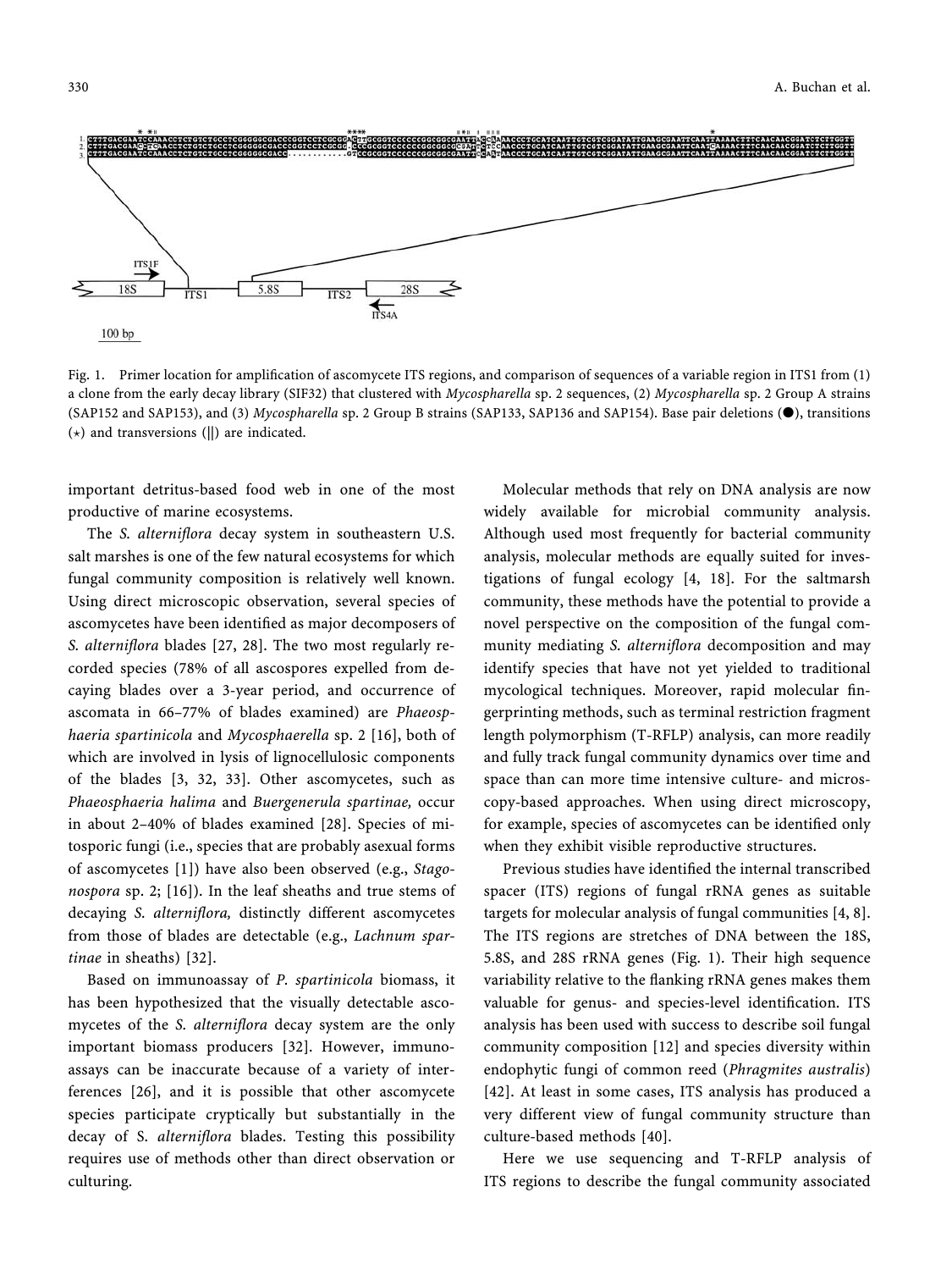|  |  | Table 1. Species, strains, and sources of ascomycetes and mitosporic fungi from smooth cordgrass (Spartina alterniflora) |  |  |
|--|--|--------------------------------------------------------------------------------------------------------------------------|--|--|
|  |  |                                                                                                                          |  |  |

| <b>Species</b>                                                    | Strains Analyzed           | Source  |
|-------------------------------------------------------------------|----------------------------|---------|
| '1ch' <sup>a</sup>                                                | SAP142                     | Sap     |
| '4clt <sup>'a</sup>                                               | SAP162, 163, 164           | DC      |
| Buergenerula spartinae Kohl & Gessner                             | SAP12, 124, 126            | Sap     |
| Debaryomyces hansenii <sup>b</sup> (Zopf) Lodder & Kreger-van Rij | <b>NRRL Y-7426</b>         | LA.     |
| Halosarpheia viscosa (I. Schmidt) Shearer & Crane ex              | SAP147                     | Sap     |
| Kohlm. & Volkmann-Kohlm                                           |                            |         |
| Helminthosporium sp. <sup>c</sup>                                 | <b>SAP156</b>              | Sap     |
| Hydropisphaera erubescens (Desm.) Rossman & Samuels               | SAP145                     | Sap     |
| Kananascus sp. <sup>c</sup>                                       | SAP 141                    | DC      |
| Kluyveromyces lactis var. drosophilarum <sup>b</sup>              | <b>NRRL Y-8378</b>         | LA      |
| (Shehata et al.) Sidenberg & Lachance                             |                            |         |
| Koorchaloma spartinicola Sarma, et al.                            | <b>SAP130</b>              | Sap     |
| Lachnum spartinae Cantrell                                        | <b>SAP138</b>              | DC      |
| Mycosphaerella sp.2 $d$                                           | SAP133, 136, 152, 153, 154 | DC, Sap |
| Phaeosphaeria halima (Johnson) Shoemaker & Babcock                | SAP134, 137, 159, 160, 161 | DC, Sap |
| Phaeosphaeria spartinicola Leuchtmann                             | SAP132, 135, 149, 150, 151 | DC, Sap |
| Pichia spartinae <sup>b</sup> Ahearn, et al.                      | NRRL Y-7665-1, -7665-3     | LA.     |
| Pleospora pelagica Johnson                                        | SAP165                     | DC      |
| Pleospora spartinae (Webster & Lucas) Apinis & Chesters           | SAP146                     | DC      |
| Stachybotrys sp.                                                  | <b>SAP155</b>              | DC      |
| Stagonospora sp. (4-celled) <sup>d</sup>                          | SAP144                     | Sap     |
| Stagonospora sp. (8-celled) <sup>d</sup>                          | SAP143                     | Sap     |
| Stagonospora sp. (8-celled, appendaged) <sup>d</sup>              | <b>SAP158</b>              | Sap     |
| Tubercularia sp. <sup>c</sup>                                     | <b>SAP148</b>              | DC      |

<sup>a</sup> Nicknames for undescribed ascomycetes ('1ch' is the "one-celled haustorial" of Newell [28]; '4clt' is briefly described herein).

<sup>b</sup> Ascomycetous yeasts obtained from the National Center for Agricultural Utilization Research (courtesy of C.P. Kurtzman).

<sup>c</sup> Identity not confirmed.

 $d$  See [16, 17].

Strains were isolated from Dean Creek Marsh plots (DC), other Sapelo Island salt marshes (Sap), or Louisiana marshes (LA). The Lachnum species was isolated from leaf sheaths [5]; all others were from leaf blades.

with decaying S. alterniflora blades in a southeastern U.S. salt marsh. We compared community composition at two successive stages of decomposition in the decay process and examined spatial variability in fungal community structure within the marsh. Traditional mycological methods carried out in parallel (i.e., direct microscopy, ascospore identification, and culturing) provided a valuable comparison between the approaches.

# **Methods**

### Site Description and Sample Collection

Decaying blades of tall-form Spartina alterniflora were collected from Dean Creek Marsh, Sapelo Island, GA, in July 2000. Dean Creek Marsh is located within Site 6 of the Georgia Coastal Ecosystems Long Term Ecological Research sampling area and is typical of southeastern U.S. salt marshes [6] (maps available at http://gce-lter.marsci.uga.edu/lter/asp/studysites.htm). Senescent blades that represented two distinct temporal stages of decomposition were collected: "early decay" blades were yellow or brown in color, remained attached to the stem, and were not yet collapsed onto the sediment; "late decay" blades were brown to

black in color and also remained attached to the stem, but were collapsed onto the sediment surface.

Three 5-m diameter replicate plots, designated plots 1-3, were established in Dean Creek Marsh, and 10 blades from each category were collected from each plot. Each 6-cm blade sample was cut in half, with one portion used for microscopy and isolation of fungi and the other for DNA extraction.

### **Fungal Observations and Isolations**

Occurrence of ascomycetes in decaying leaf blades was recorded by observation of spore-capture coverslips and direct microscopy of leaf surfaces [28]. Briefly, the 3-cm lengths of blades were rinsed in tapwater, with gentle rubbing to remove clay films, and then soaked for 10 min in tapwater. Each wet blade piece was positioned within a  $60 \times 15$  mm glass dish, 7 mm above a clean coverslip (6.25 cm<sup>2</sup>), with the abaxial surface facing the coverslip. The dish contained deionized water in the bottom to maintain 100% relative humidity, and all dishes were enclosed within a 4-L sealed plastic bag, along with an open dish of deionized water, to prevent any drying of incubation dishes. Dishes were incubated at 20°C for 72 h under 30  $\mu$ E m<sup>-2</sup> sec<sup>-1</sup> photosynthetically available radiation in a 12 h on/off cycle. Three 3-cm pieces were incubated for each of the blade types from each of the three marsh plots.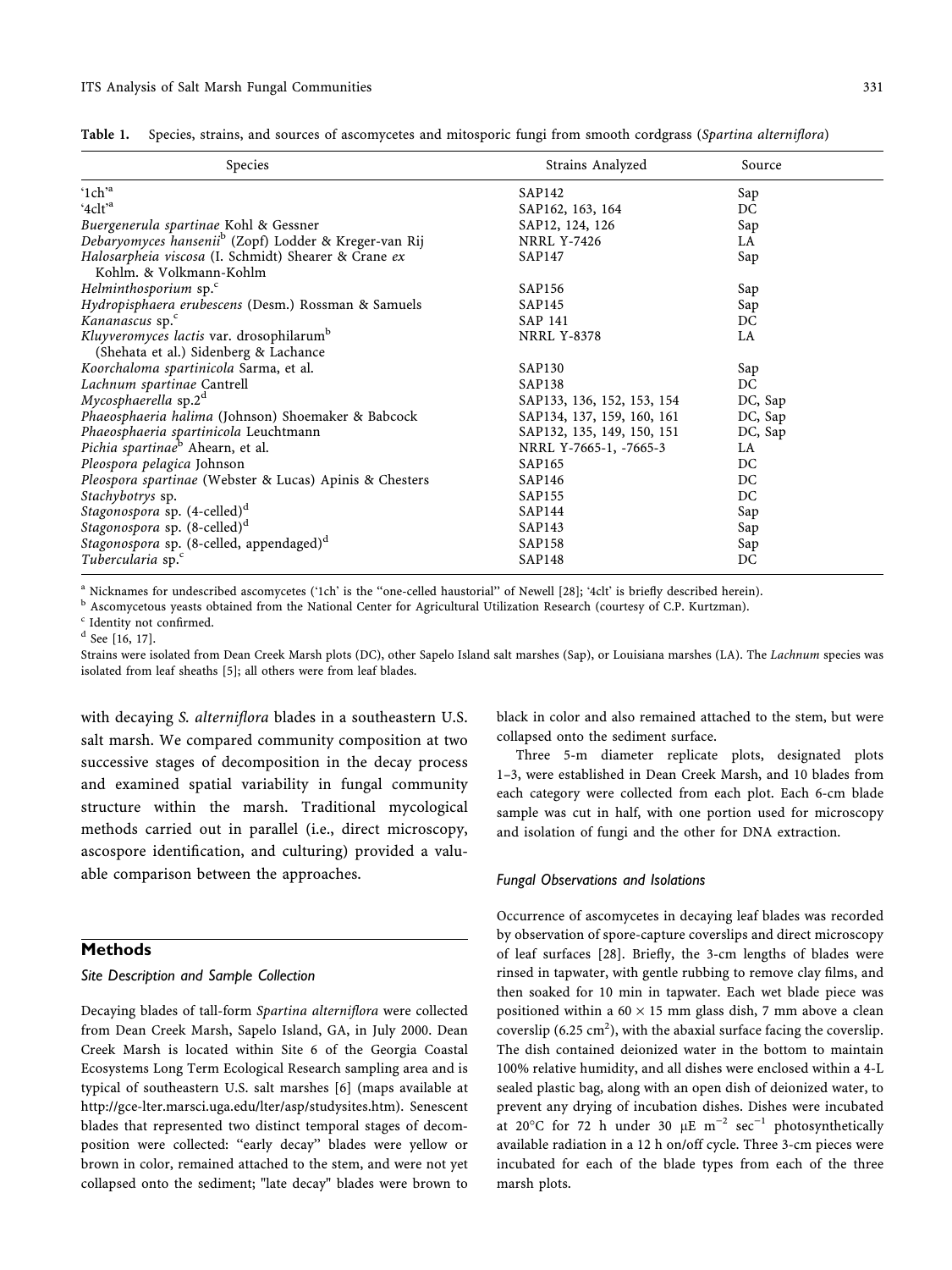Each coverslip was subsequently examined under the dissecting microscope (Wild M8) at 100x along its entire width below where the center of the blade piece had been positioned [28]. Rather than enumerate all ascospores, we visually estimated relative order of abundance of each spore type, from most frequent to least frequent. Species of ascospores were identified according to Kohlmeyer and Kohlmeyer [16], Kohlmeyer and Volkmann-Kohlmeyer [17], and Leuchtmann and Newell [21], using a  $400 \times Z$ eiss Standard 16 Research Microscope with interference contrast. The abaxial surface of each blade piece was also examined under the dissecting microscope to check for the presence of ascomata of species that were not recorded as having expelled ascospores.

Thirty-five fungal isolates were obtained from the decaying S. alterniflora for ITS analysis (see below). Mycelial ascomycetes were isolated by an ascospore-drop technique [22]. Wet blade pieces were positioned in a sterile plastic dish (60  $\times$  15 mm) above dilute V8 agar (DV8; 2 ml V8 [Campbell Soup, Inc.], 20 g agar, in 1 L half-strength seawater [15 g salts  $L^{-1}$ ]). Incubation was at 25°C in indirect sunlight under natural day/night lighting. Ascospores that had been expelled onto the agar surface were removed with a flame-sterilized, flattened-tip nichrome needle under the dissecting microscope and transferred to new plates of dilute V8 agar. A wet, autoclaved piece of senescent (yellowgreen) blade of S. alterniflora was added to the surface of the isolation plate adjacent to the transferred ascospores to ensure the availability of natural substrate. Mitosporic fungi that were observed directly on the incubated blade pieces were brought into culture by micromanipulation of conidia, and ascospores of ascomycetes that did not eject spores in spore-drop plates were also isolated by nichrome-needle micromanipulation at the dissecting microscope using DV8 plates.

We obtained 3-5 isolates of each of the most common ascomycete species in order to determine within-species variation in ITS sequence. We also searched for rare species of ascomycetes within naturally decaying S. alterniflora blades, and we isolated one species (Lachnum spartinae) that is known in ascomatal form only from leaf sheaths. Finally, we obtained cultures of four ascomycetous yeasts isolated from S. alterniflora marshes in Louisiana that are potential contributors in the S. alterniflora decay system [19, 24]: Debaryomyces hansenii, Kluyveromyces lactis, and two strains of Pichia spartinae (Table 1).

The isolates used for DNA extraction (Table 1) were maintained in pre-sterilized sections of blades. For generation of mycelium, 5-10 small pieces ( $\approx$  1 mm<sup>3</sup> volume each) of DV8 culture were incubated statically at 25°C in 20 ML sterile malt/ yeast-extract medium (ME/YE; 20 g malt extract, 2 g yeast extract, in 1 L half-strength seawater). After a substantial quantity of mycelium had been formed after approximately 2 weeks, the liquid medium was withdrawn by sterile pipette in a laminar-flow cleanhood and the mycelium stored wet at room temperature until subsequent DNA extraction. Cultures of the isolates are maintained in the laboratory of S. Y. Newell, and representatives have been submitted to ATCC (Phaeosphaeria spartinicola SAP132, P. spartinicola SAP135, Mycosphaerella sp. 2 Group A SAP153, Mycosphaerella sp. 2 Group B SAP154, Phaeosphaeria halima SAP134, Hydropisphaera erubescens SAP145, and '4clt' SAP162).

### **DNA Extractions and ITS Amplification**

Isolation of DNA from fungal isolates was carried out on either cultures scraped from plates (yeasts only) or mycelia using Soil DNA Extraction Kits (MoBio, Solana, CA). Isolation of DNA from decaying S. alterniflora blades was carried out on ten 3-cm leaf blades from each sample using Mega Size Soil DNA Kits (MoBio). The ITS region was amplified using the ascomycete specific ITS 1F (5' CTT GGT CAT TTA GAG GAA GTA A 3') and ITS4A (5' CGC CGT TAC TGG GGC AAT CCC TG) primers [20]. These primers amplify a product of  $~600$  bp including the ITS1, 5.8S, and ITS2 regions of the rRNA operon (Fig. 1). PCR was carried out with Ready-To-Go PCR Beads (Amersham Pharmacia, Piscataway, NJ) with 0.2 µM concentration of each primer and 50 ng of DNA. An initial 3 min at 95°C was followed by 35 cycles of 1 min at 95°C, 30 sec at 52°C, and 1 min at 72°C. A final step of 10 min at 72°C was included to complete any partial polymerizations.

#### **Construction of Environmental ITS Clone Libraries**

To construct clone libraries from fungal ITS sequences associated with decaying S. alterniflora blades, amplified ITS products of the appropriate size were recovered from a 1% agarose gel using a QiaSpin Gel Extraction Kit (Qiagen, Valencia, CA). PCR products were cloned using a TA Cloning Kit (Invitrogen Corp., Carlsbad, CA). ITS clone libraries were constructed for early-decay blades and late-decay blades from Plot 1 (32 clones and 20 clones, respectively).

### Sequencing and Phylogenetic Analysis

Approximately 400 bp of sequence information was obtained for the ITS regions of fungal isolates and environmental clones by either directly sequencing the PCR product following purification with an Ultra Clean PCR Clean-Up Kit (MoBio) (isolates) or sequencing purified plasmid DNA (clones) using the ITS1F primer on an ABI 310 Prism (Applied Biosystems, Foster City, CA). In some cases, full sequences were obtained by using the ITS4A primer in a second sequencing reaction. Sequences were analyzed using the Genetics Computer Group program package 10.0 (Wisconsin Package Version, Madison, WI). Coverage of amplicon diversity in the ITS libraries was determined by the method of Good [10] using the equation 1- $(n/N)$  × 100, where  $n =$  unique clones and  $N =$  total clones. Sequences are deposited in GenBank under accession numbers AF422939 to AF423029.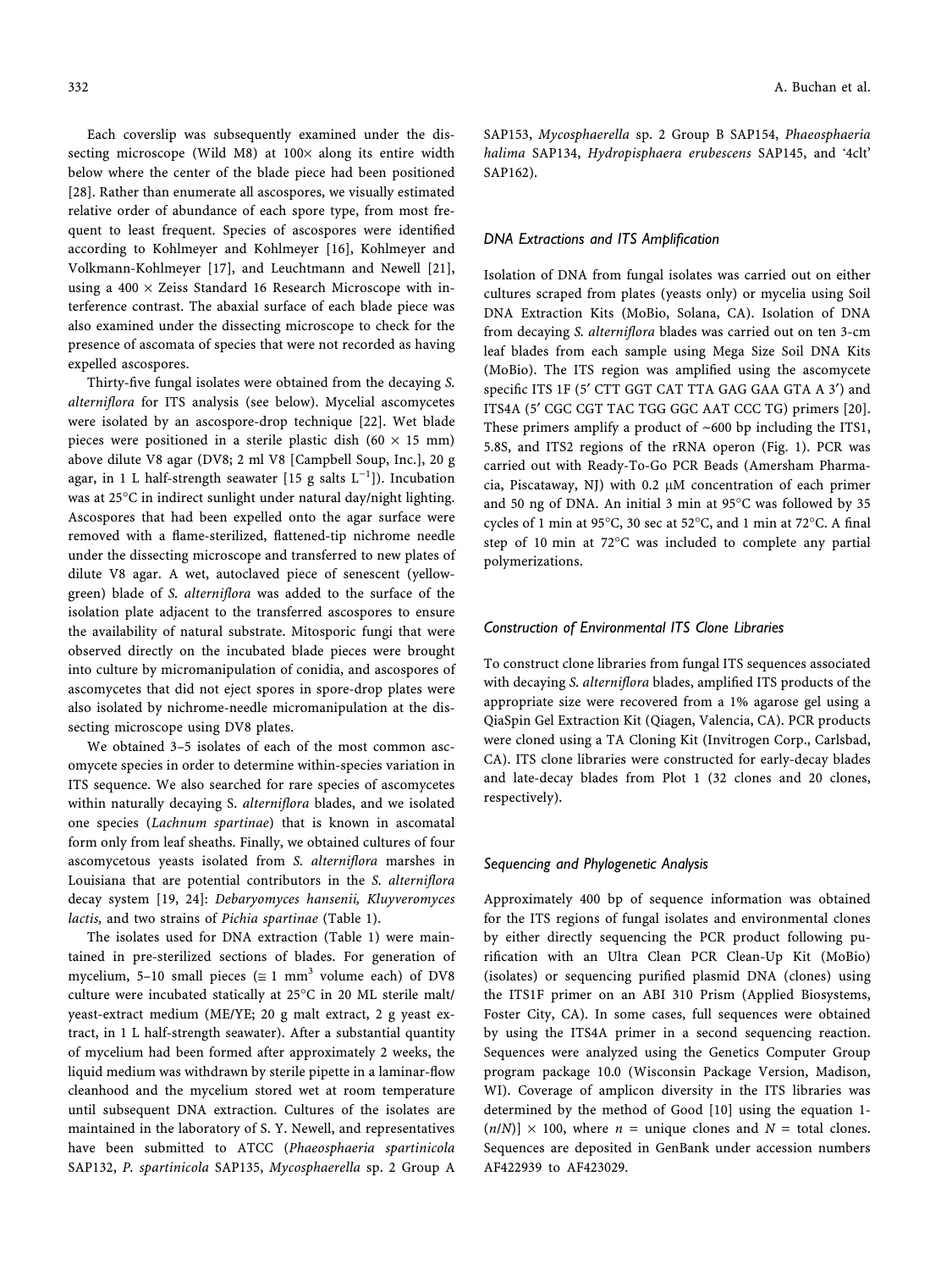

Fig. 2. Phylogenetic tree of ascomycete ITS sequences obtained from cultured strains and PCR amplicons from decaying S. alterniflora blades. Sequence labels are as follows: "SAP" = isolates from Sapelo Island; "NRRL" = yeast isolates from the National Center for Agricultural Utilization Research; "SIF" = ITS amplicons from early-decay blades from Sapelo Island; "LIF" = ITS amplicons from late-decay blades from Sapelo Island. The tree was constructed from 350 positions (ITS1, 5.8S rRNA gene, and ~30 bp of ITS2) using the Phylip program with Kimura distances with Scutellospora castanea, a zygomycete, as the outgroup. Bootstrap values greater than 50% are indicated at branch nodes. Groups of sequences with identical terminal restriction fragment size following digestion with HaeIII are identified by shading; the size of the terminal restriction fragment is given in parentheses. GenBank accession numbers are as follows: P. spartinicola, AF181713; P. halima, AF181711; P. nodorum, AF246946; G. graminis, AJ010032. The P. spartinicola sequence is misnamed as P. typharum in GenBank (see [21]).

#### **ITS T-RFLP Analysis**

For T-RFLP analysis of ITS regions, PCR amplification was carried out as described above with the exception that the ITS1F primer was fluorescently labeled on the 5' end with FAM (Applied Biosystems). Products were recovered from a 1.0% agarose gel with the QiaSpin Gel Extraction Kit (Qiagen). Restriction digests were carried out in a 10 µL total volume containing either 100 ng (community) or 10 ng (isolate/clone) purified PCR product and 10 U HaeIII (Roche, Indianapolis, IN). Digests were carried out at 37°C for 3 h, after which samples were precipitated in ethanol and suspended in 12 µL of deionized formamide with 1 µL of DNA fragment length standard GeneScan-2500 (TAMRA; Applied Biosystems). The terminal restriction fragment lengths were determined on an ABI PRISM 310 in GeneScan mode.

T-RFLP output data were analyzed using a Visual Basic program that reconciles minor shifts in fragment sizes between successive chromatograms (R. Stepanauskas, personal communication). Peaks comprising <1% of total chromatogram area were excluded from analysis.

# **Results**

### Reference ITS Sequence Database

The ITS regions sequenced from a collection of ascomycetes isolated from the Dean Creek plots (15 strains) and other marsh sites on Sapelo Island (13 strains) represented 18 morphologically distinct species. In addition, ITS regions were sequenced from 4 ascomycetous yeasts (representing 3 species) isolated previously from S. alterniflora salt marshes in Louisiana (see Methods) (Table 1). These sequences were used to establish a reference ITS database for identifying fungal sequences amplified directly from decaying Spartina alterniflora blades.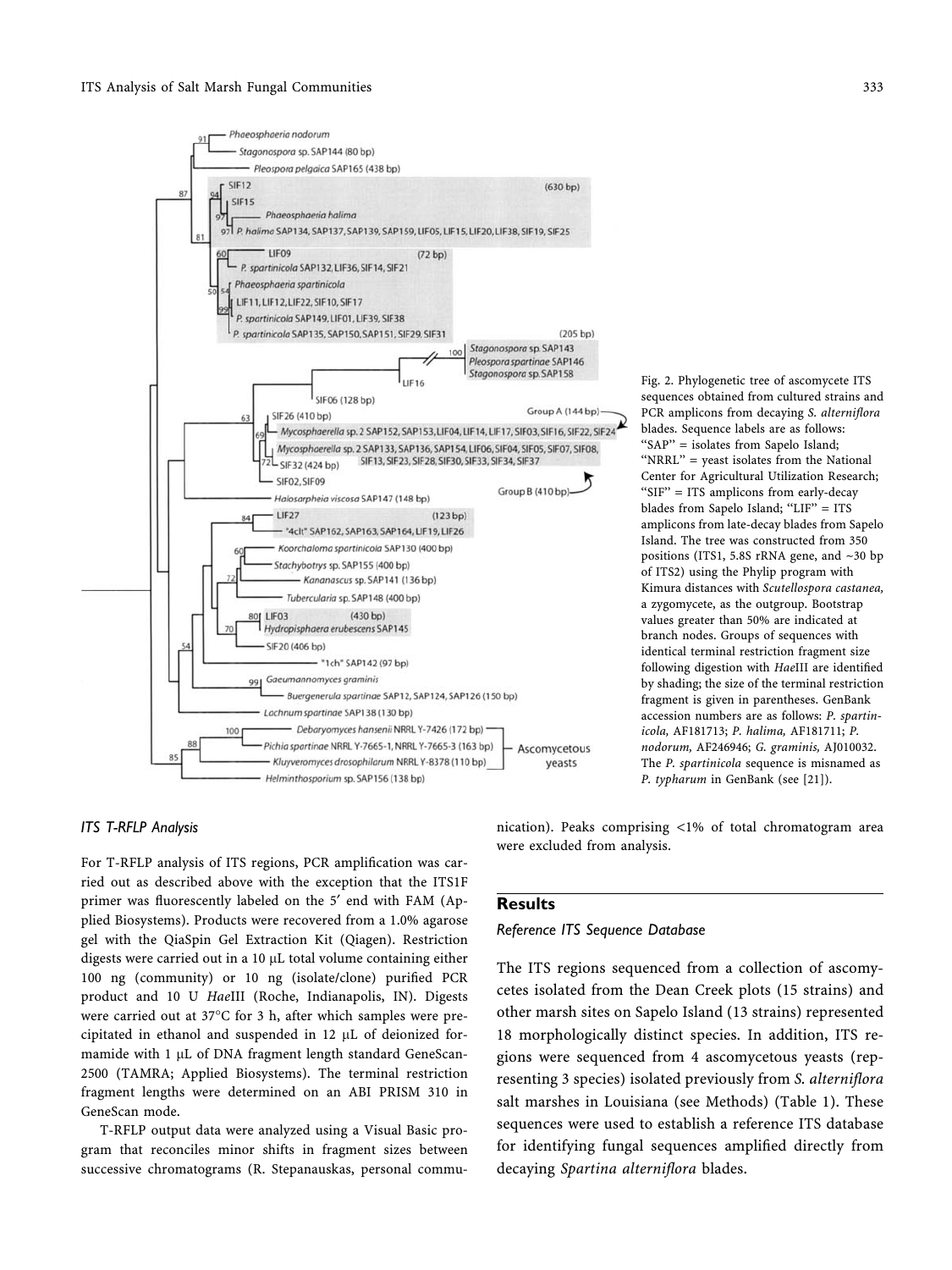

Fig. 3. T-RFLP chromatograms of amplified ITS regions from the ascomycete community associated with early (A) and late (B) stage decay S. alterniflora blades from plot 1. Peak identifications were based on terminal restriction fragment lengths generated by HaeIII digests of cultured isolates and/or clones.

Variation in ITS sequences readily distinguished strains at the species level (Fig. 2). For example, all four strains of Phaeosphaeria halima clustered with 98.3% similarity, along with a previously sequenced P. halima strain isolated from decaying wood (83.5% similarity). Similarly, the three strains of Buergenerula spartinae clustered (99.4% similarity), as did all yeast strains (47.8% similarity). ITS sequence analysis showed that the Mycosphaerella strains isolated from the Sapelo Island marshes formed two phylogenetic subgroups (86% sequence similarity). Likewise, the Phaeosphaeria spartinicola strains formed two subgroups (77.2% similarity).

A subset of Sapelo ITS sequences were aligned in order to identify the restriction enzyme that would be most useful for discriminating among species during T-RFLP analysis. HaeIII was predicted to give the greatest variability in length of the terminal restriction fragment among the cultured ascomycetes. We then empirically determined the actual size of the HaeIII terminal restriction fragment for all isolates, and found they produced 20 different fragment sizes (Fig. 2).

The size of the terminal restriction fragment was conserved among strains of the same species, yet was sufficiently variable to discriminate between species, or in some cases between groups within a morphological species (Fig. 2). The two phylogenetic groups of Mycosphaerella evident from ITS sequence analysis had different terminal restriction fragment lengths (Group  $A = 144$  bp and Group  $B = 410$  bp), although the groups of *P. spartinicola* did not (72 bp for both). Three mitosporic species that formed a phylogenetic cluster (Stachybotrys sp., Koorchaloma spartinicola, and Tubercularia sp.) also shared a terminal restriction fragment size (400-402 bp).

In two cases, terminal restriction fragments of unrelated species were too similar to be confidently distinguished in complex chromatograms. Helminthosporium sp. (SAP 156) and Kananascus sp. (SAP 141) had terminal restriction fragment lengths of 138 and 136 bp, respectively. B. spartinae (SAP12, SAP124, and SAP26) and Halosarpheia viscosa (SAP147) had HaeIII terminal fragment lengths of 150 and 148 bp.

### ITS Sequences from Decaying S. Alterniflora Blades

Partial ITS sequences were obtained for 32 clones from the early-decay library and 20 clones from the late-decay library. Coverage of amplicon diversity in the ITS libraries was 56% (early-decay library) and 45% (late-decay library).

Many of the ITS sequences amplified from decaying S. alerniflora blades matched sequences from the fungal isolate collection (Fig. 2). Nineteen of 52 sequences

Fluorescence intensity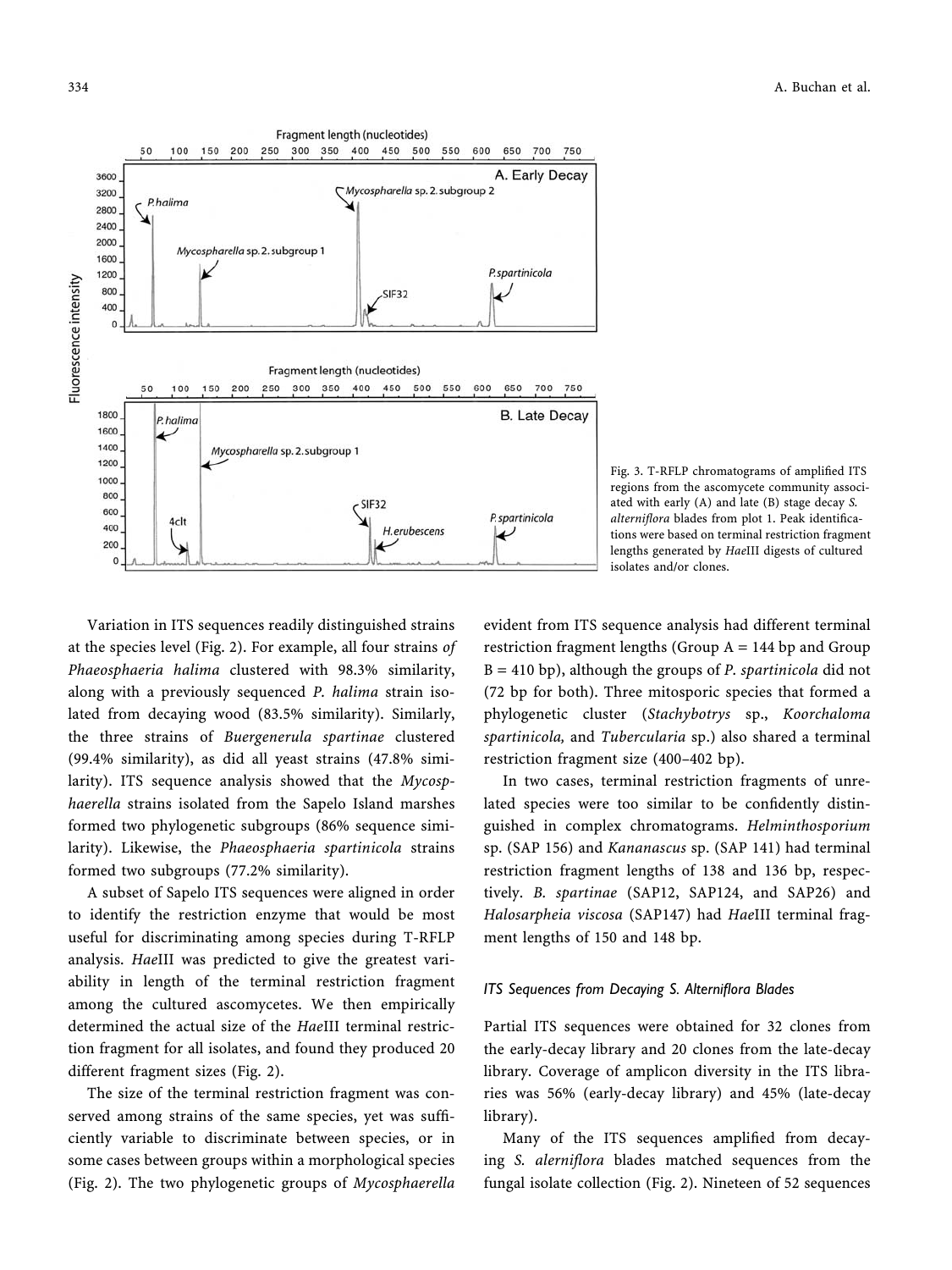

Fig. 4. Spatial variability in the pool of ascomycete ITS amplicons obtained from early (A) and late (B) stage decay S. alterniflora blades. Each cluster of bars represents T-RFLP analyses in plots 1-3 for a single taxon. Error bars  $(\pm 1)$ standard error) show variability in triplicate analysis of a single DNA sample. Species codes are as follows:  $P.\text{spar} = P.\text{ }spartinicola;$ MyA = Mycosphaerella sp. 2, Group A;  $MyB = Mycosphaerella$  sp. 2, Group B;  $SIF32 =$  clone from the early decay library clustering with Mycosphaerella strains; P.hal = P. halima; "4clt" = undescribed species nicknamed 4clt; H.er = Hydropisphaera erubescens; SIF06 = clone from early decay library;  $UnY =$  unidentified taxon with a 159 bp terminal fragment;  $UnZ =$  unidentified taxon with a 619 bp terminal fragment.

were identical to isolates representing one or the other of the two groups of Mycosphaerella sp. 2, six were identical to P. halima sequences, and eight were identical to one or the other of the P. spartinicola strains. Other amplified ITS sequences had one or more mismatches with isolate ITS sequences, but nonetheless clustered with known species (Fig. 2). None of the cloned ITS sequences appeared related to B. spartinae, an organism identified by direct microscopy and ascospore expulsion assays to be an important component of the S. alterniflora decay system [9, 15, 28]. Similarly, no ITS sequences clustered with those of the ascomycetous yeasts.

### T-RFLP Analysis of Fungal Community ITS Sequences

To determine analytical variability associated with the T-RFLP analysis, we subjected each of the six DNA samples (i.e., from two decay stages in each of three plots) to three separate analyses, including PCR amplification, HaeIII digestion, and fragment analysis. These triplicate analyses showed strong within-sample consistency with regard to the presence/absence and size-calling of ITS restriction fragments (not shown). The relative abundance of the fragment expressed as percent of the total T-RFLP chromatogram area was more variable, however, with the coefficient of variation for the triplicate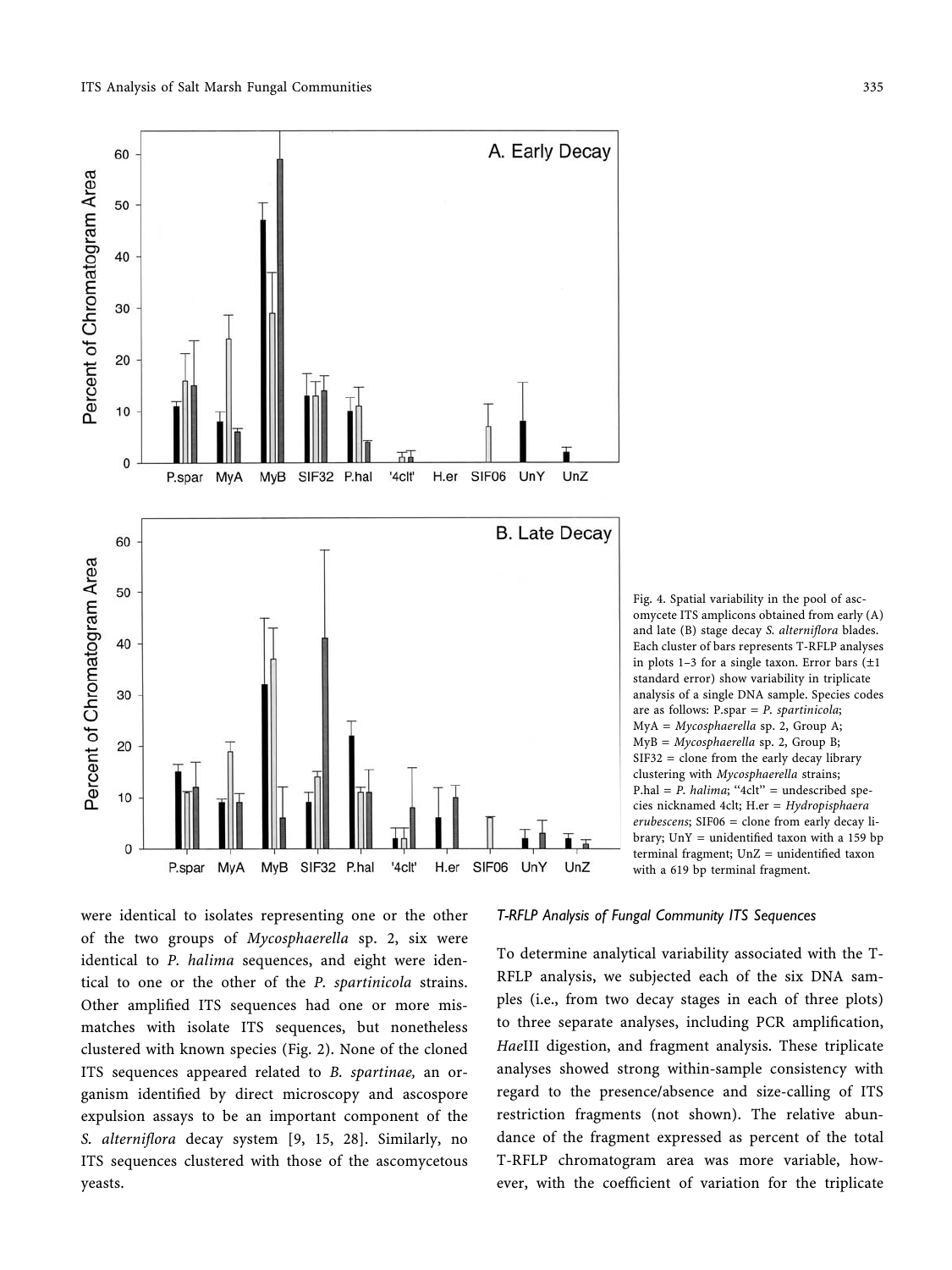analyses of the same DNA sample ranging from 3% to  $>100\%$ .

The database of terminal restriction fragment lengths assembled from the cultured ascomycetes and the S. alterniflora ITS clones was helpful in interpreting the community T-RFLP patterns, in many cases allowing us to identify taxa responsible for specific fragments (Fig. 3). For early-decay blades, sequences related to Mycosphaerella sp. 2 were the most common ITS amplicons; Mycosphaerella sp. 2 Group B accounted for 45% of the chromatogram area (average of plots 1, 2, and 3), Mycosphaerella sp. 2 group A accounted for 13% of the area, and a clone grouping with Mycosphaerella sp. 2 group B based on ITS sequence analysis (SIF32) accounted for an additional 13% (Fig. 4A). Two other taxa well represented in the T-RFLP analysis were P. spartinicola (14%) and P. halima (9%). Three taxa present but at low and variable frequency were '4clt' (an undescribed species of ascomycete; 1%), SIF06 (a clone from the early decay library without a match to a cultured ascomycete; 2%), Unknown Y (a 159 bp fragment with no match in the culture or clone libraries; 3%), and Unknown Z (a 619 bp fragment; 1%) (Fig. 4A).

For late-decay blades, the three Mycosphaerella groups also dominated the ITS amplicons, averaging 25% of chromatogram area for Mycosphaerella sp. 2 group B subgroup 2, 12% for group A, and 21% for SIF32 (Fig. 4B). Other abundant taxa among the amplified ITS sequences were P. spartinicola (12%), P. halima (15%), and Hydropisphaera erubescens (5%). Present in lower abundance were '4clt' (4%), SIF06 (2%), Unknown Y (2%), and Unknown  $Z(1\%)$ .

The ascomycete community associated with decaying S. alterniflora blades was spatially homogeneous in Dean Creek marsh. Most of the same fragments were present in the T-RFLP chromatograms for all three plots, and the relative peak area for the fragments i.e., representation of the sequence in the ITS amplicon pool, was also similar (Fig. 4). The low-abundance taxa showed more variability than the major groups. For example, Unknown Y was present in plots 1 and 3 but not plot 2, and SIF06 was present only in plot 2.

# Direct Observations of Fungal Communities

In the early-decay community, P. spartinicola was most prolific in expelling ascospores in all three plots, with Mycosphaerella sp. 2 ranking second (Table 2). No other ascomycete spores were recorded from early-decay blades. In the later-decay community, five ascomycete species expelled spores: P. spartinicola, P. halima, Mycosphaerella sp. 2, '4clt,' and B. spartinae. Both P. spartinicola and Mycosphaerella sp. 2 were found in all three plots for both decay stages.

The species nicknamed '4clt' is an undescribed species (J. Kohlmeyer, personal communication) discovered in this study that is probably the same as the species independently found in naturally decaying S. alterniflora and nicknamed "asco7" (by J. and B. Kohlmeyer). A capsulized description of "4clt" follows: ascomata pale brown in the approximately 80  $\times$  90 µm basal portion, with a 50  $\times$  75 µm neck, blending from pale brown toward hyaline at the tip, ascospores hyaline, 4-celled, constricted at the septa, approximately  $23 \times 7$  µm, without a sheath; ascomatal necks often protrude as white tufts through clay-film layer on older decaying blades.

# **Discussion**

# Using ITS Regions for Fungal Community Analysis

We initially focused our community analysis efforts on the 18S rRNA gene, but a screen of sequences from Sapelo Island fungal isolates indicated that the gene was too highly conserved to fully distinguish species in this ecosystem. For example, isolates of P. spartinicola and P. halima had 99.4% sequence identity over  $\sim$ 1100 bp of their 18S rRNA genes. In contrast, sequences of the ITS regions of the rRNA operon were sufficiently variable for characterizing natural fungal communities at the species and strain level. One limitation of the ITS region, however, is that the level of sequence variation prevents the design of universal fungal primers [reviewed in 4]. Because previous intensive culturing and microscopy had indicated that ascomycetes were the dominant fungal species in the salt marsh [27, 28], we chose to focus on this taxon through the use of ascomycete-specific ITS primers [20].

We established an ITS sequence database for salt marsh fungal isolates that would allow identification of sequences amplified directly from the S. alterniflora decay system. The isolate collection contained representatives of ascomycetes most commonly observed by direct microscopy in decaying S. alterniflora blades from the Sapelo Island marshes [27, 28], along with species of ascomycetous yeasts typically found in ecologically similar salt marsh systems [24]. In our search for isolates (beginning July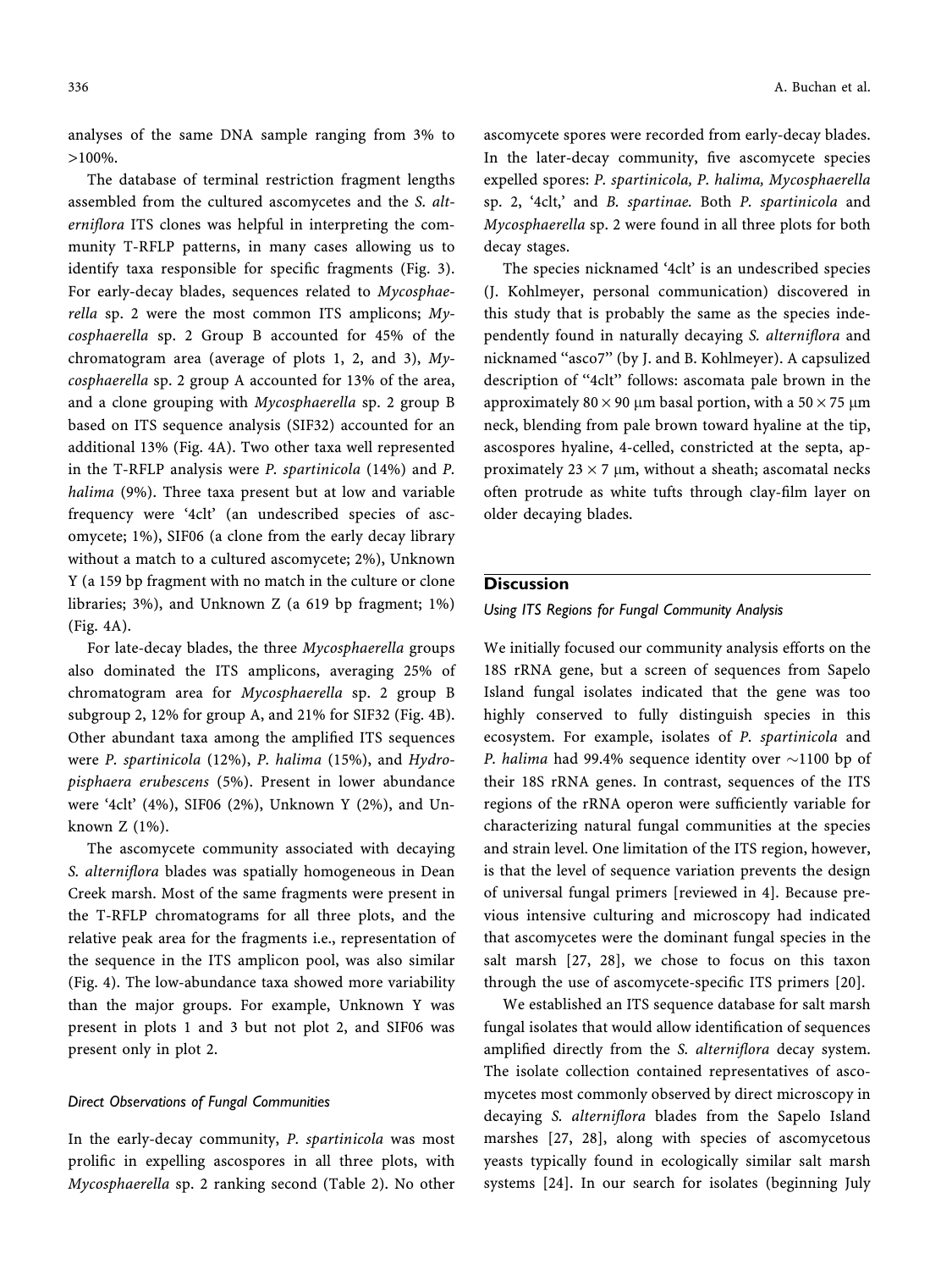2000) we did not encounter all of the rare species that are known to be present in the S. alterniflora decay system (see [28]). Thus it is likely that one or more of the clones and T-RFLP peaks that we could not match to our current culture set (Table 1) represent rarer species, rather than species not detectable by microscopy or culturing.

Because rRNA operons in fungi are often found as tandem repeats of up to 100 copies [14, 23], the possibility exists of significant interspecies differences in ITS copy number. Such differences in template number would potentially act as an additional source of PCR bias, ultimately affecting the composition of the ITS amplicon pool. Intraorganismal heterogeneity among ITS regions of the multiple rRNA operons has also been documented in some fungi [2, 13, 35]. We found no evidence for this here, however, since all amplified ITS regions could be sequenced directly from the PCR products, i.e., heterogeneous ITS sequences in a single isolate would have required cloning prior to sequencing.

#### **Comparison of Molecular and Traditional Methods**

There was general consistency between the ITS-based and the microscopy-based methods in describing the major components of the ascomycete community. All three methods (ITS sequencing, ITS T-RFLP analysis, and ascospore expulsion) identified Mycosphaerella sp. 2 and P. spartinicola as dominant colonizers in both decay stages of S. alterniflora blades, and '4clt' on late-decay blades. Instances in which the methods differed were: (i) P. halima ascospores were not found on early-decay blades despite the abundance of sequences from this organism in the early ITS clone library and T-RFLP analysis; (ii) H. erubescens ascospores [36] were not found on late-decay blades despite the presence of sequences from this organism in the ITS clone library and T-RFLP analysis; and (iii) B. spartinae ascospores were found on late-decay blades despite the absence of sequences from this organism in both ITS-based analyses.

A more quantitative comparison of the methods is possible for plot 1, for which subsamples of the same blades were used in clone library construction, T-RFLP analysis, and ascospore expulsion surveys. The ITS-based methods together found 7 ascomycete taxa on early-decay blades and 8 taxa on late-decay blades in this plot (Table 3). By comparison, the ascospore method found 2 and 5 taxa on the early- and late-decay blades, respectively. The relative abundance of ascospores did not correlate well with the relative numbers of ITS amplicons for a given species. For example, Mycosphaerella sp. 2 sequences clearly dominated the ITS amplicon pools in both decay stages, but ranked second and third in ascospore expulsion (Table 3).

Quantitative matches between the molecular- and microscopy-based methods are not necessarily expected, however, given the well-recognized biases in both approaches. Ascospore analysis can only identify species induced to expel ascospores during laboratory incubations [28]. We scanned the blades for evidence of vegetative growth of other fungi and did not find any, however, suggesting that the method did not miss any colonizers that could be identified by visual inspection. The quantity of ascospores expelled is also not necessarily correlated with species biomass. Although it may be reasonable to expect that ascospore expulsion is at least roughly correlated with total mycelial production or state of fungal maturity for a given species, this has not yet been tested.

Meyers et al. [25] concluded from culturing fungi from living shoots in Louisiana salt marshes that Pichia spartinae was a common endophyte of the grass, and they found other yeasts to be common in the S. alterniflora decay system as well [24]. We did not find these species of yeasts as ITS amplicons (Fig. 2). One explanation of this situation might be that P. spartinae is not an effective competitor in the S. alterniflora tissue after the mycelial ascomycetes have begun pervasion and digestion of the dying and dead leaf blades [33].

Buergenerula spartinae is the only mycelial ascomycete among those recognized by direct microscopy to be a part of the S. alterniflora fungal-decay community [9, 28] that did not appear among the ITS amplicons from our sam-

Table 2. Ascospore expulsion from early and late decay S. alterniflora blades<sup>a</sup>

| Early-decay blades                                        | Late-decay blades                                                                                      |
|-----------------------------------------------------------|--------------------------------------------------------------------------------------------------------|
| Plot 1 Phaeosphaeria spartinicola<br>Mycosphaerella sp. 2 | Phaeosphaeria halima<br>Phaeosphaeria spartinicola<br>Mycosphaerella sp.<br>$4 \text{cl}t$             |
| Plot 2 Phaeosphaeria spartinicola<br>Mycosphaerella sp. 2 | Buergenerula spartinae<br>Phaeosphaeria spartinicola<br>Mycosphaerella sp. 2<br>Buergenerula spartinae |
| Plot 3 Phaeosphaeria spartinicola<br>Mycosphaerella sp. 2 | Phaeosphaeria spartinicola<br>Mycosphaerella sp. 2<br>Phaeosphaeria halima                             |

<sup>a</sup> Ascomycete species found in each plot are listed in rank order of ascospore abundance, from most to least abundant.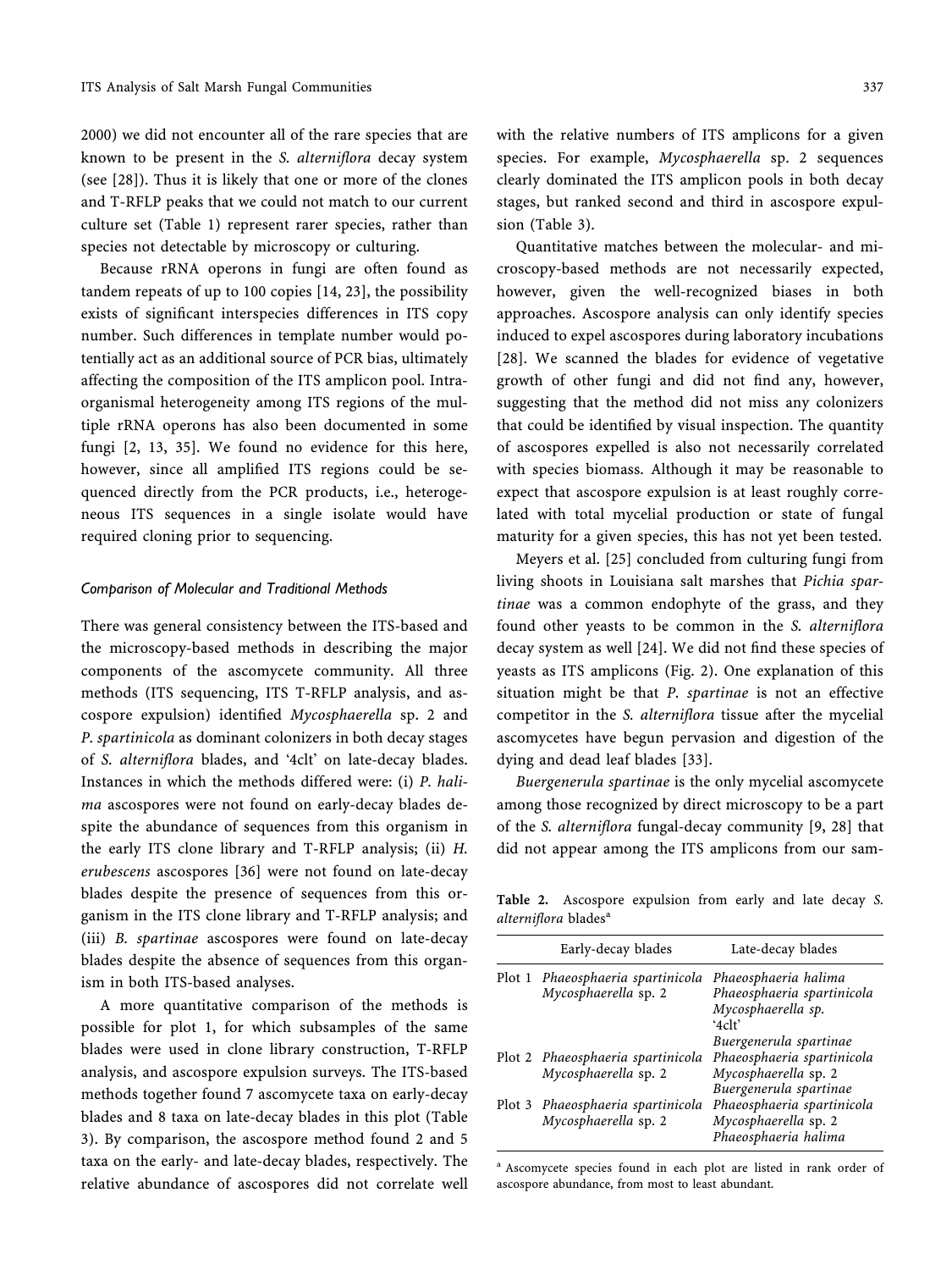|                                   | Early decay   |               |                         | Late decay        |               |                  |  |
|-----------------------------------|---------------|---------------|-------------------------|-------------------|---------------|------------------|--|
| Species/phylotype                 | Clones<br>(%) | T-RFLP<br>(%) | <b>Spores</b><br>(rank) | Clones<br>$(\% )$ | T-RFLP<br>(%) | Spores<br>(rank) |  |
| Mycosphaerella sp. 2 <sup>ª</sup> | 59            | $68 \pm 14$   | 2                       | 20                | $50 \pm 25$   | 3                |  |
| P. spartinicola <sup>b</sup>      | 22            | $11 \pm 2$    |                         | 35                | $15 \pm 3$    |                  |  |
| P. halima                         | 13            | $10 \pm 5$    | np                      | 20                | $22 \pm 5$    |                  |  |
| '4clt'                            | np            | np            | np                      | 15                | $2 \pm 4$     | 4                |  |
| H. erubescens                     | np            | np            | np                      | 5                 | $6 \pm 10$    | np               |  |
| B. spartinae                      | np            | np            | np                      | np                | np            |                  |  |
| SIF <sub>06</sub>                 | 3             | np            | np                      | np                | np            | np               |  |
| LIF16                             | np            | np            | np                      | 5                 | np            | np               |  |
| <b>SIF20</b>                      | 3             | np            | np                      | np                | np            | np               |  |
| Unknown Y (159 bp)                | np            | $8 \pm 13$    | np                      | np                | $2 \pm 3$     | np               |  |
| Unknown $Z(619 bp)$               | np            | $2 \pm 2$     | np                      | np                | $2 \pm 2$     | np               |  |

Table 3. Comparison of methods for describing fungal community composition for plot 1

<sup>a</sup> Mycosphaerella subgroups cannot be distinguished based on ascospore morphology and therefore are grouped together for all methods.

<sup>b</sup> P. spartinicola subgroups cannot be distinguished based on ascospore morphology or T-RFLP fragment size and therefore are grouped together for all methods.

Clone library data are based on sequence analysis of randomly selected ITS clones (32 early decay and 20 late decay). T-RFLP data are based on the percent of total chromatogram area assigned to a specific taxon (average of 3 replicate analyses ± 1 s.d.). Ascospore data are species ranks based on relative abundance of expelled ascospores.  $np = not present$ .

ples. It has been suggested that B. spartinae is a member of the community of fungi that decompose leaf sheaths of S. alterniflora [28]. When it appears in leaf blades, the ascomata are embedded in darkly melanized patches within the unmelanized areas of occupation by the Phaeosphaeria/Mycosphaerella complex. The blackened areas, with probable high contents of polyphenols, may not be susceptible to facile DNA extraction. Alternatively, the melanization may be a sign of competition with the surrounding Phaeosphaeria/Mycosphaerella complex [32]; perhaps the competition results in early loss of much of the hyphal mass and DNA of B. spartinae.

Biases in ITS-based methods may arise from the interspecies variability in DNA extraction efficiency, primer binding, PCR amplification kinetics, and cloning efficiency [38, 39]. Thus the ITS amplicon mixture used in clone library construction and T-RFLP analysis does not necessarily represent the composition of the original templates. Nonetheless, ITS analysis proved particularly valuable for identifying the presence of less abundant members of the fungal community that were not evident from microscopic surveys.

ITS analysis was also sensitive enough to identify intraspecific and intrageneric variation that was not apparent from morphological analysis. As has been reported previously [7, 34, 35, 37, 43], fungal ITS sequence analysis may prove to be extremely useful for unraveling the systematics and phylogeny of the dominant saltmarsh fungi. At least two groups of Mycosphaerella sp. 2 that are not readily distinguishable based on mycelia and ascospore morphology were differentiated by ITS analysis (Fig. 1). Likewise, ITS sequence analysis indicated the presence of two cryptic groups of Phaeosphaeria spartinicola (Fig. 2; the greatest sequence variability for these groups is in ITS2, a region not used in tree construction). ITS analysis also provided information on the phylogenetic affiliations of the two mitosporic Stagonospora species, 4-celled and 8-celled, which are considered asexual forms of ascomycetes. Based on sequence analysis, the two Stagonospora species are not closely related. The 4-celled form (SAP 144) is likely to be the pycnoconidial form of a Phaeosphaeria other than P. spartinicola or P. halima (as suggested by [21]), and the 8-celled forms (SAP143, SAP158) are likely to be Pleospora spartinae [17] (Fig. 2). The similarity of the ITS sequence of Buergenerula spartinae to that of Gaeumannomyces graminis (Fig. 2), the pathogen that causes take-all disease of cereal grasses, is in agreement with the shared morphological features in these fungi including vibrioid microconidia, dark-brown, lobed hyphopodia associated with runner hyphae [41]. Finally, the recovery of an ITS sequence that could not be linked to known ascomycetes motivated an intensive reexamination of ascospore identities and led to the discovery of a new species nicknamed '4clt'.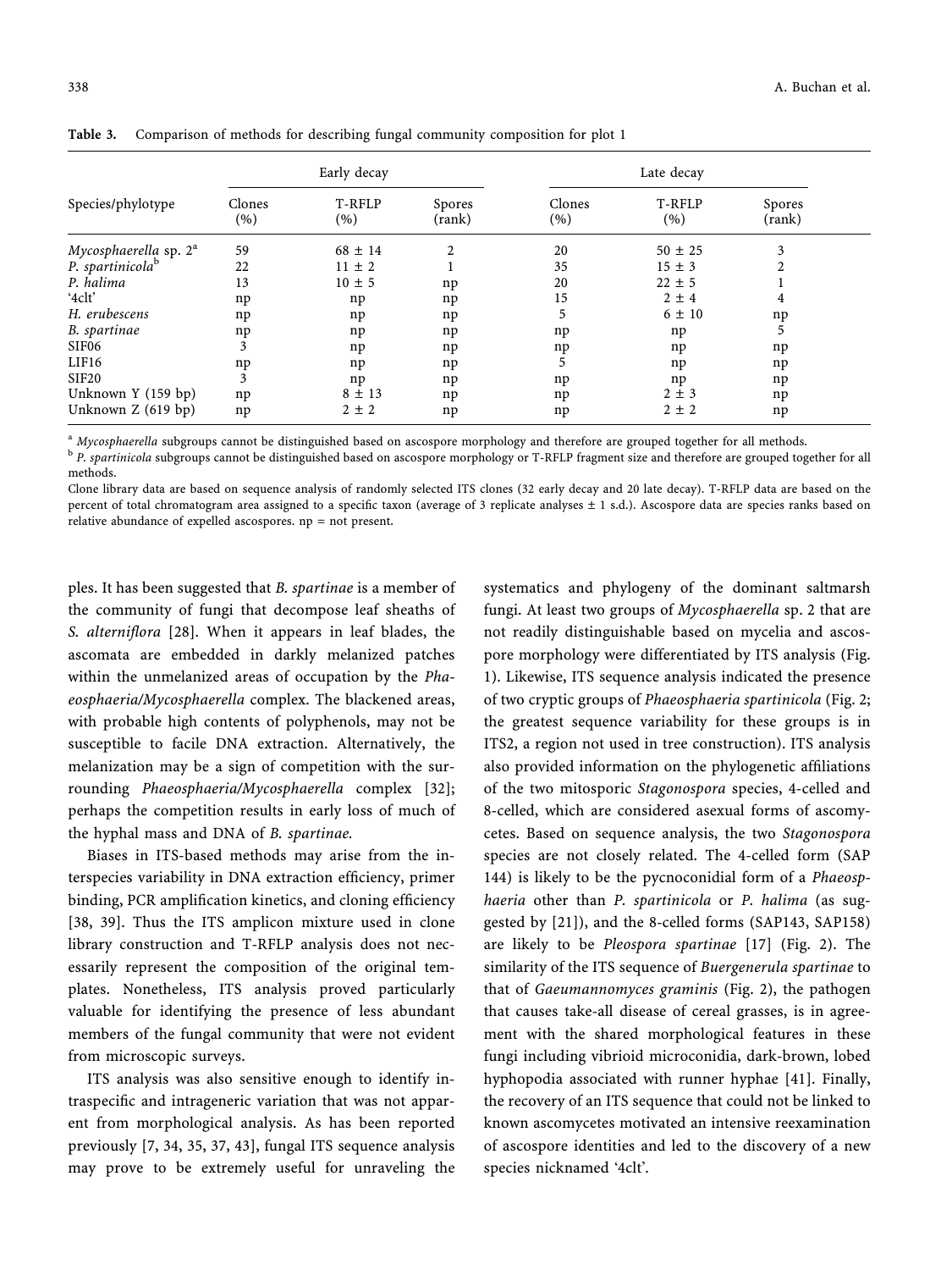#### **Ascomycete Community Dynamics**

In a typical summer, S. alterniflora blades in southeastern U.S. saltmarshes progress from the early-decay category to the late-decay category in  $~10$  weeks (estimated from data in [29, 30]). The major ascomycete colonizers apparently do not change during this time period: P. spartinicola, P. halima, and subgroups of Mycosphaerella sp. 2 dominate both early and late blades. However, both ITS-based and microscopy-based analyses suggest a more diverse community on the late-decay blades: six sequence clusters were present in the late ITS clone library vs 5 in the early (despite that fact that there was poorer coverage of the late clone library); 11 vs 9 major T-RFLP fragments were found for late vs early blades; and 5 vs 2 species expelled ascospores from late vs. early blades. '4clt' and H. erubescens are tentatively identified here as late-stage decay specialists.

Plots 1-3 were located in the ecological zone referred to as 'low marsh,' region regularly flooded by tidal waters that supports a tall form of S. alterniflora. The ITS T-RFLP chromatograms were similar for all three plots (Fig. 4), suggesting a spatially homogeneous ascomycete community within this zone. The ascospore expulsion data, however, were more variable (Table 2), indicating either that ascospore expulsion is not strongly linked to fungal biomass (although it may be linked to fungal production) or that the PCR amplification of ITS sequences is biased toward specific taxa, driving the composition to appear homogeneous regardless of starting templates. A previous survey of ascospore expulsion from U.S. Atlantic coast saltmarshes over a latitude range from 29° to 43°N latitude identified four ascomycete species on decaying S. alterniflora blades at all sites: P. spartinicola, Mycosphaerella sp. 2, P. halima, and B. spartinae [31]. The first three of these species were confirmed by ITS sequence analysis to dominate the Sapelo Island marshes in the summer of 2000.

# Acknowledgment

We thank Erin Biers, Ed Sheppard, and Wendy Ye for assistance with field sampling, Ramunas Stepanauskas for access to a Visual Basic program for T-RFLP data analysis, and Clete Kurtzmann (National Center for Agricultural Utilization Research) for providing yeast cultures. This work was supported by NSF grants to the Georgia Coastal Ecosystems LTER (OCE-9982133) and the Sapelo Island Microbial Observatory (MCB-0084164). This is contribution 890 of the University of Georgia Marine Institute.

## **References**

- 1. Alexopoulos CJ, Mims CW, Blackwell M (1996) Introductory Mycology, 4th ed. Wiley, New York
- 2. Aanen DK, Kuyper TW, Hoekstra RF (2001) A widely distributed ITS polymorphism within a biological species of the ectomycorrhizal fungus Hebeloma velutipes. Mycol Res 105:284-290
- 3. Bergbauer M, Newell SY (1992) Contribution to lignocellulose degradation and DOC formation from a salt marsh macrophyte by the ascomycete Phaeosphaeria spartinicola. FEMS Microbiol Ecol 86:341-348
- 4. Bridge P, Spooner B (2001) Soil fungi: diversity and detection. Plant Soil 232:147-154
- 5. Cantrell SA, Newell SY, Hanlin RT (1996) A new species of Lachnum on Spartina alterniflora. Mycotaxon 57:479-485
- 6. Chalmers AG (1997) The ecology of the Sapelo Island National Estuarine Research Reserve. Sanctuaries and Reserves Division, Office of Coastal Resource Management, NOAA, Washington DC, 129 pp
- 7. de Los Angeles Vineusa M, Sanches-Puelles JM, Tibell L (2001) Intraspecific variation in Mycocalicium subtile (Mycocaliciaceae) elucidated by morphology and the sequences of the ITS1-5.8S-ITS2 region of rDNA. Mycol Res 105:323-330
- Gardes M, Bruns TD (1993) ITS primers with enhanced 8. specificity for basidomycetes-application to the identification of mycorrhizae and rusts. Mol Ecol 2:1130-118
- 9. Gessner RV (1977) Seasonal occurrence and distribution of fungi associated with Spartina alterniflora from a Rhode Island estuary. Mycologia 69:477-491
- 10. Good IJ (1953) The population frequencies of species and the estimation of population parameters. Biometrika 40:237-264
- 11. Graça MAS, Newell SY, Kneib RT (2000) Grazing rates of organic matter and living fungal biomass of decaying Spartina alterniflora by three species of salt-marsh invertebrates. Mar Biol 136:281-289
- 12. Heinonsalo J, Jørgensen KS, Sen R (2001) Microcosmbased analyses of Scots pine seedling growth, ectomycorrhizal fungal community structure and bacterial carbon utilization profiles in boreal forest humus and underlying illuvial mineral horizons. FEMS Microbiol Ecol 36:73- $84$
- 13. Hietala AM, Vahala J, Hantula J (2001) Molecular evidence suggests that Ceratobasidium bicorne has an anamorph known as a conifer pathogen. Mycol Res 105:555-562
- 14. Howlett BJ, Rolls BD, Cozijnsen AJ (1997) Organization of ribosomal DNA in the ascomycete Leptosphaeria maculans. Microbiol Res 152:261-267